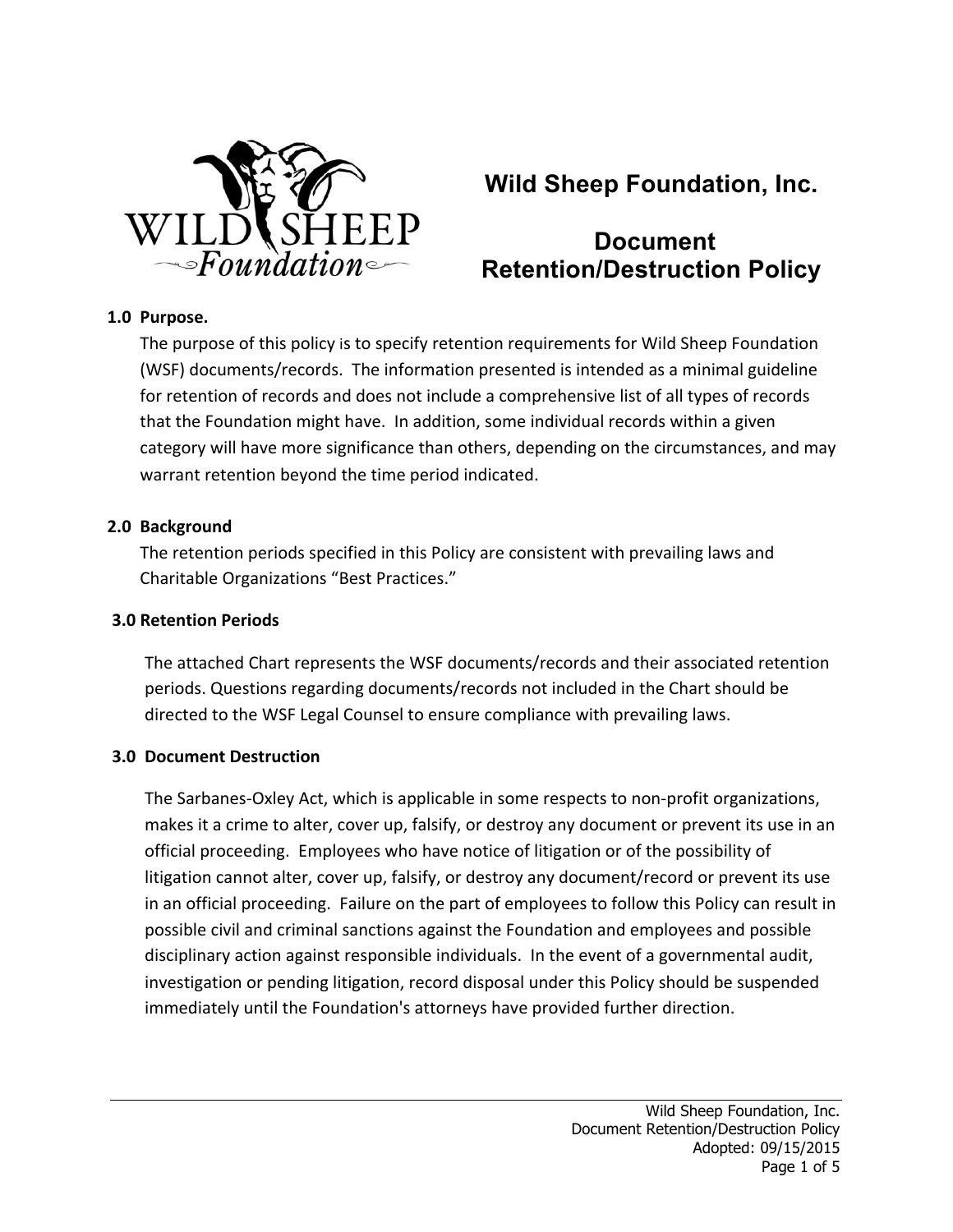| <b>CATEGORY OF</b><br><b>FILE</b> | <b>ITEM</b>                                                                                                                                                                      | <b>RETENTION PERIOD</b> |
|-----------------------------------|----------------------------------------------------------------------------------------------------------------------------------------------------------------------------------|-------------------------|
| <b>Corporate Records</b>          | Articles of Incorporation and Amendments                                                                                                                                         | Permanent               |
|                                   | <b>Bylaws</b>                                                                                                                                                                    | Permanent               |
|                                   | <b>Board Meeting Materials</b>                                                                                                                                                   | 7 years                 |
|                                   | Board and Committee Meeting Agendas<br>and Minutes                                                                                                                               | 7 years                 |
|                                   | <b>Board Adopted Policies</b>                                                                                                                                                    | Permanent               |
| <b>Finance</b>                    | Accounting Records-paper (including<br>accounts payable ledgers and schedules)                                                                                                   | 7 years                 |
|                                   | Audited financial statements, work papers<br>and other documents that relate thereto,<br>audit management letter, annual report<br>and audit workbook of supporting<br>schedules | 7 years                 |
|                                   | Insurance Policies, Claim Files and Notices                                                                                                                                      | Permanent               |
|                                   | <b>Bank Reconciliations</b>                                                                                                                                                      | 2 years                 |
|                                   | <b>Bank Statements</b>                                                                                                                                                           | 3 years                 |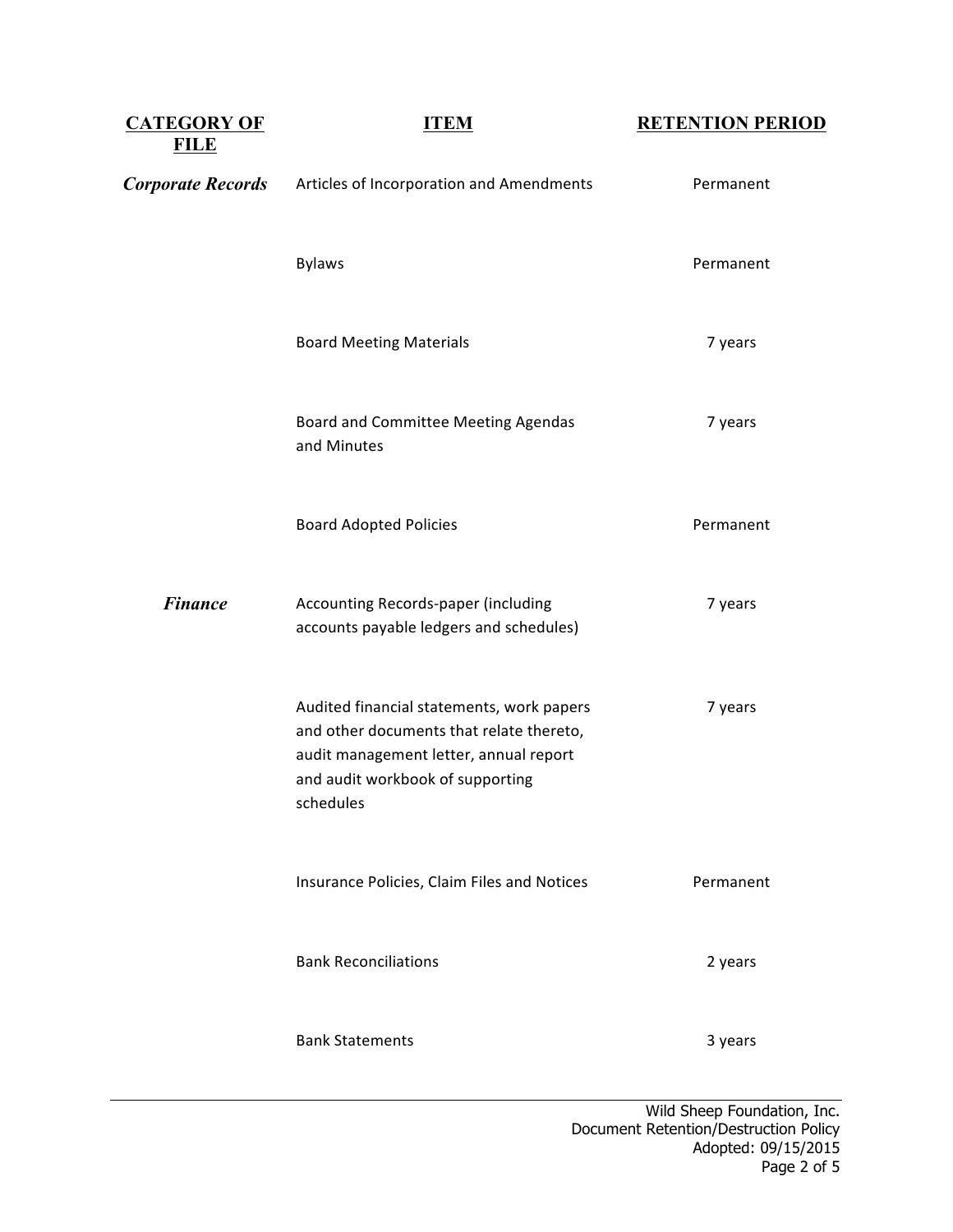|                    | Checks (for important payments and<br>purchases)                                                | Permanent                                                                         |
|--------------------|-------------------------------------------------------------------------------------------------|-----------------------------------------------------------------------------------|
|                    | <b>Depreciation Schedules</b>                                                                   | Permanent                                                                         |
|                    | Duplicate deposit slips                                                                         | 2 years                                                                           |
|                    | Expenses analyses/expense distribution<br>schedules                                             | 7 years                                                                           |
|                    | Year End Financial Statements                                                                   | Permanent                                                                         |
|                    | Invoices to customers or received from<br>vendors that are for an amount in excess of<br>\$150. | 7 years                                                                           |
| <b>Investments</b> | Investment Performance reports                                                                  | 7 years from the date of sale of<br>the investment to which the<br>report relates |
|                    | Investment manager correspondence                                                               | 7 years                                                                           |
|                    | Investment consultant reports                                                                   | 7 years                                                                           |
| <b>Regulatory</b>  | State and Federal Tax returns                                                                   | Permanent                                                                         |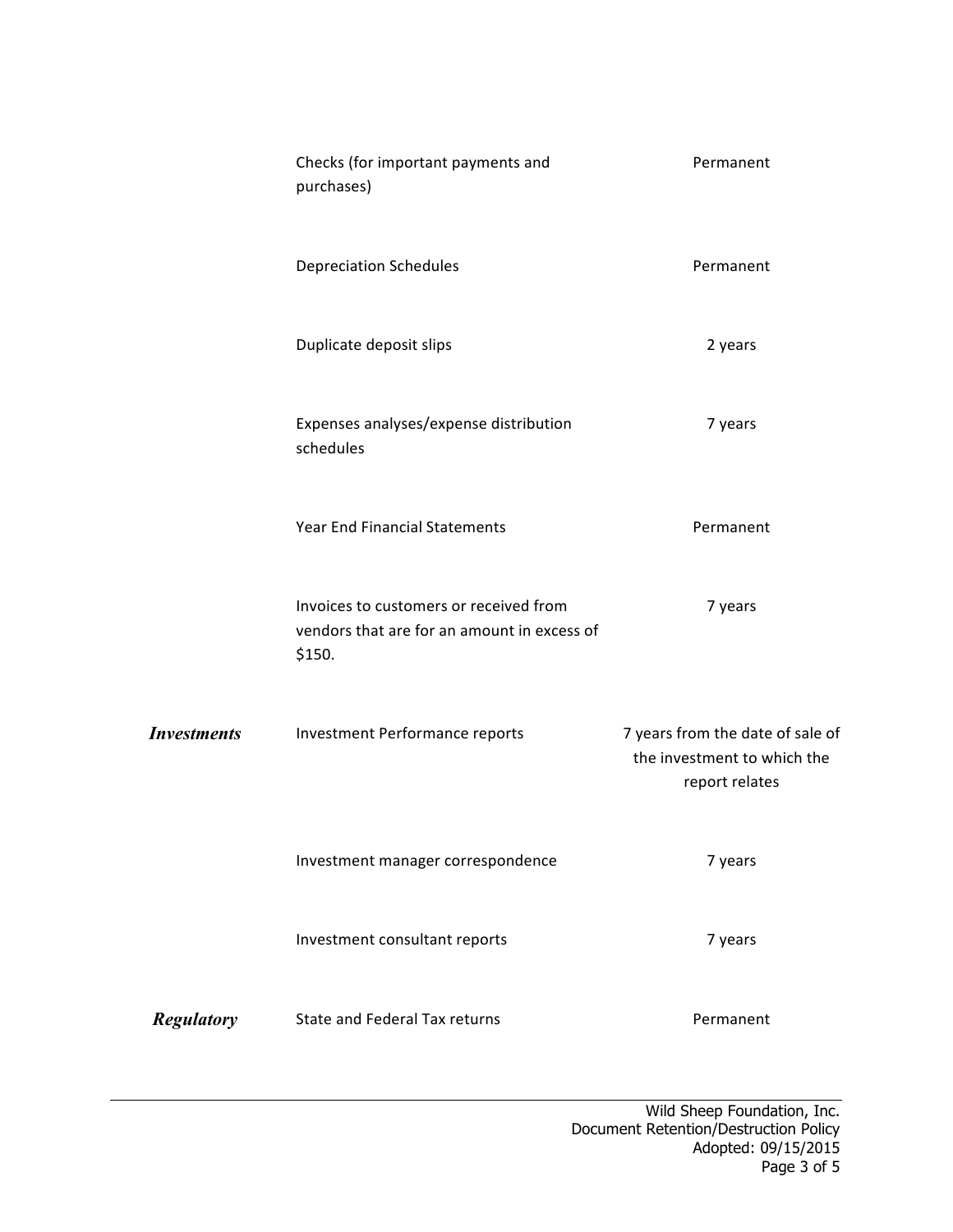|                                            | IRS exemption determination and related<br>correspondence                                                                                                                                                 | Permanent                                                                             |
|--------------------------------------------|-----------------------------------------------------------------------------------------------------------------------------------------------------------------------------------------------------------|---------------------------------------------------------------------------------------|
|                                            | IRS or other government audit records                                                                                                                                                                     | Permanent                                                                             |
|                                            | Withholding tax statements                                                                                                                                                                                | 7 years                                                                               |
| <b>Funding &amp;</b><br><b>Fundraising</b> | Acknowledgement Letters to Donors for<br>Contributions (e.g., required to be sent to<br>donors who make a contribution over<br>\$250)                                                                     | 7 years                                                                               |
|                                            | Copies of deposited checks                                                                                                                                                                                | 7 years                                                                               |
|                                            | 1. Grants Out. Retain a copy of the due<br>diligence used to determine if a grantee is a<br>$501(c)(3)$ public charity – this is usually a<br>copy of the organization's IRS<br>Determination Letter.     | With respect to grant files,<br>7 years after funds used and<br>final report received |
|                                            | 2. Grant Agreements. Need to keep in<br>such files documentation showing whether<br>grants to organization are subject to<br>restrictions and that grants were used for<br>specified charitable purposes. | 7 years from contribution of<br>restricted funds and final use of<br>funds            |
|                                            | 3. Donor Advised Funds. Need to keep<br>paperwork on initial contribution and all                                                                                                                         | Contributions to Fund and                                                             |